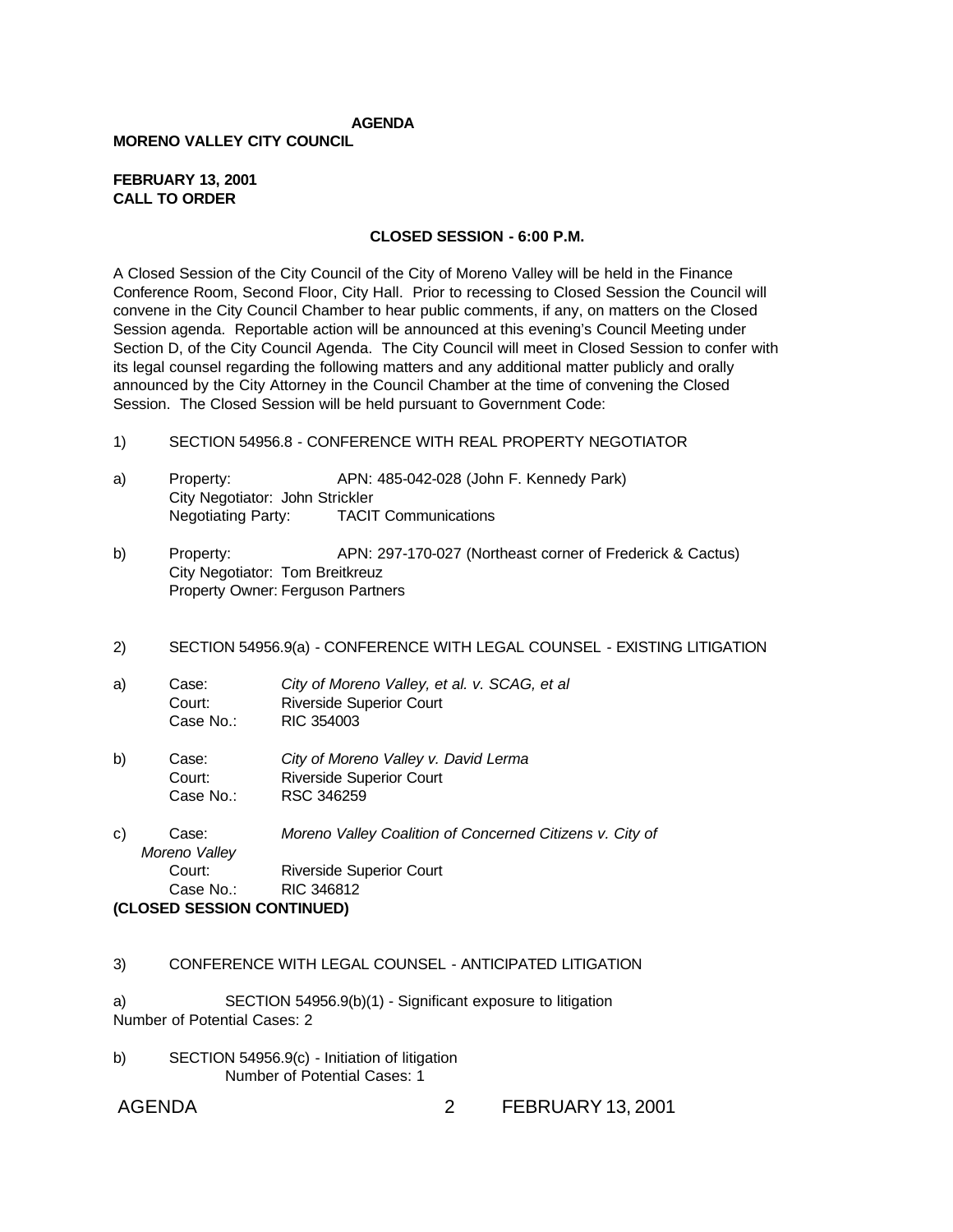- 4) SECTION 54957 PUBLIC EMPLOYEE APPOINTMENT Position: Senior Engineer/Land Development
- 5) SECTION 54957.6 LABOR NEGOTIATIONS Agency Negotiator: City Manager Employee Organization: Moreno Valley City Employees Association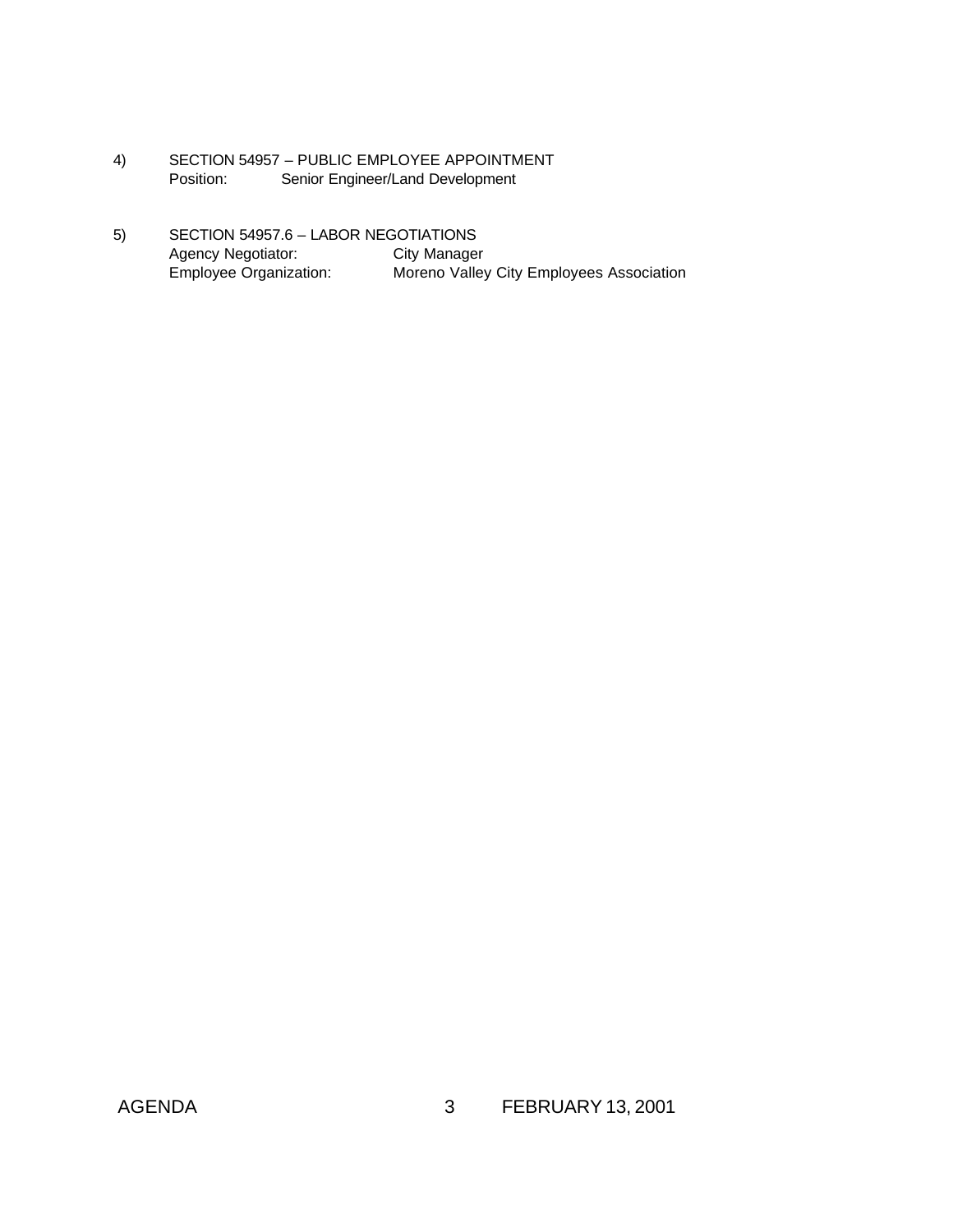#### **AGENDA**

#### **JOINT MEETING OF THE MORENO VALLEY CITY COUNCIL MORENO VALLEY COMMUNITY SERVICES DISTRICT MORENO VALLEY COMMUNITY REDEVELOPMENT AGENCY**

#### **REGULAR MEETING - 7:00 P.M. FEBRUARY 13, 2001**

• **CALL TO ORDER** (Joint Meeting of the City Council, Community Services District, and the Community Redevelopment Agency - actions taken at the Joint Meeting are those of the Agency indicated on each Agenda item)

- **PLEDGE OF ALLEGIANCE**
- **INVOCATION** Pastor Steve Overton, Christian Chapel
- **ROLL CALL**
- **INTRODUCTIONS**

## • **SPECIAL PRESENTATIONS**

1. Officer of the Year 2000 – Officer Don Anderson

2. Presentation to the City of Moreno Valley from the United Way of the Inland Valleys given by Jamil Dada

3. Update by Southern California Edison on State energy issues

• PUBLIC COMMENTS **ON ANY SUBJECT NOT ON THE AGENDA** UNDER THE JURISDICTION OF THE CITY COUNCIL (COMMENTS NOT CONCLUDED BY 7:30 P.M. WILL BE HEARD PRIOR TO CITY COUNCIL CLOSING COMMENTS AT THE END OF THE AGENDA)

There is a three-minute time limit per person. Please complete and submit a PINK speaker slip to the Bailiff.

• PUBLIC COMMENTS **ON MATTERS ON THE AGENDA** WILL BE TAKEN UP AS THE ITEM IS CALLED FOR BUSINESS, BETWEEN STAFF'S REPORT AND CITY COUNCIL DELIBERATION (SPEAKER SLIPS MAY BE TURNED IN UNTIL THE ITEM IS CALLED FOR BUSINESS.)

There is a three-minute time limit per person and a 15-minute time limit per agenda item. The 15 minute limit may be waived. Please complete and submit a BLUE speaker slip to the Bailiff.

## • **JOINT CONSENT CALENDARS (SECTIONS A-C) OF THE MORENO VALLEY CITY COUNCIL, COMMUNITY SERVICES DISTRICT, AND COMMUNITY REDEVELOPMENT AGENCY**

All items listed under the Consent Calendars are considered to be routine and non-controversial, and may be enacted by one motion unless a member of the Council, Community Services District,

AGENDA 4 FEBRUARY 13, 2001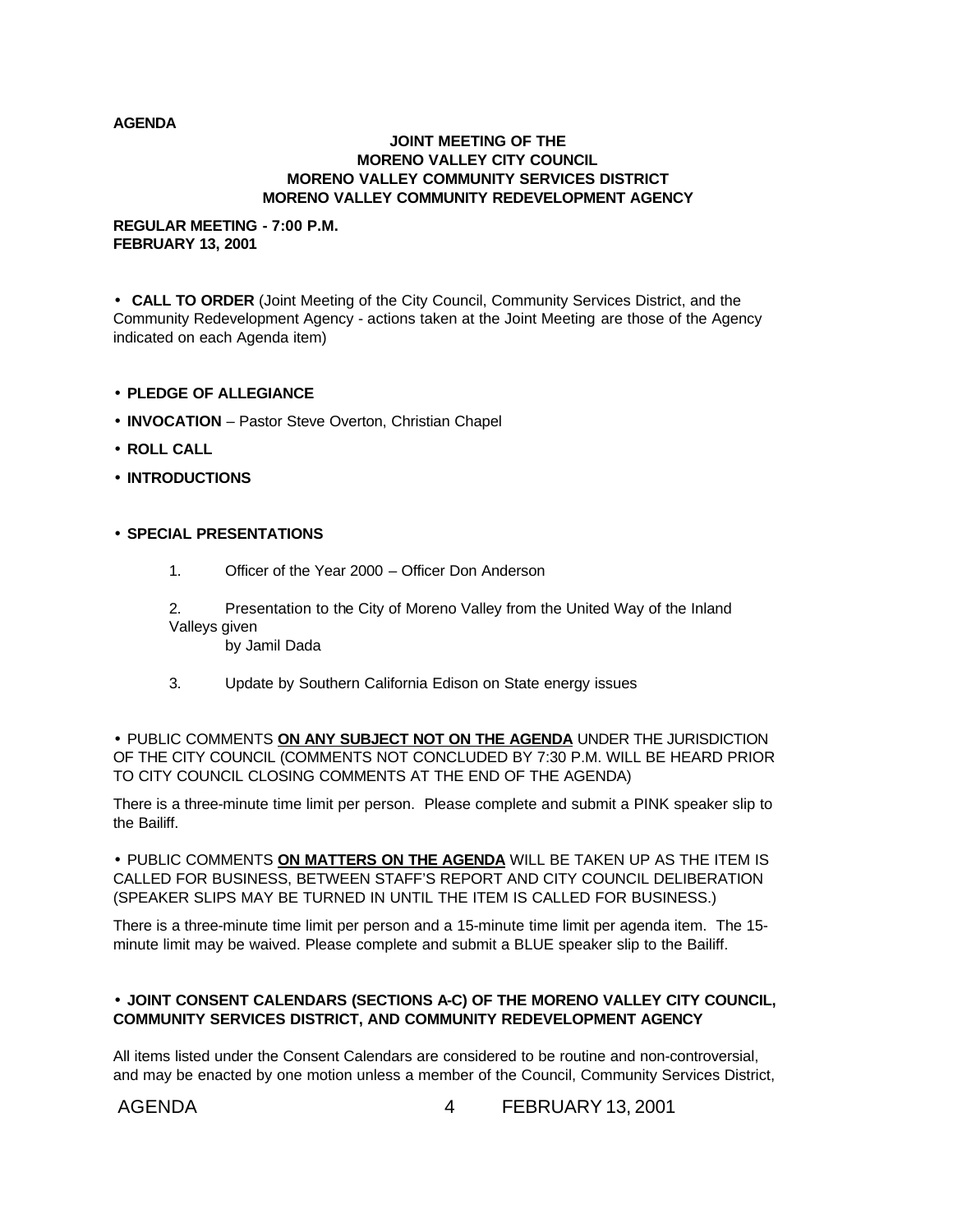or Redevelopment Agency requests that an item be removed for separate action. The motion to adopt the Consent Calendars is deemed to be a separate motion by each Agency and shall be so recorded by the City Clerk. Items withdrawn for report/discussion will be heard after public hearing items.

## **A. CONSENT CALENDAR** - **CITY COUNCIL**

A1. ORDINANCES - FIRST READING BY TITLE ONLY

Recommendation: Waive reading of all Ordinance Introductions and read by title only.

A2. TRACT 21322 – REDUCE FAITHFUL PERFORMANCE BOND – PARKLAND AVENUE AND BETH COURT, WEST OF HEACOCK STREET AND SOUTH OF MANZANITA AVENUE (Report of: Director of Public Works/City Engineer)

Recommendation: Approve a 90% reduction to the Faithful Performance Bond and instruct the City Clerk to process the 90% reduction to the Faithful Performance Bond

A3. PARCEL MAP 24350, PARCELS 1, 3 & 4 – AMENDMENT TO AGREEMENT FOR PUBLIC IMPROVEMENTS (TIME EXTENSION) – MORTON ROAD, BETWEEN FRANKHALE ROAD AND PENUNURI PLACE (Report of: Director of Public Works/City Engineer)

Recommendation: That the City Council authorize the Mayor to execute the Amendment to Agreement for Public Improvements.

A4. MINUTES – REGULAR MEETING OF DECEMBER 12, 2000 (Report of: Acting City Clerk) Recommendation: Approve as submitted.

A5. MINUTES – SPECIAL MEETING OF DECEMBER 19, 2000 (Report of: Acting City Clerk)

Recommendation: Approve as submitted.

- A6. MINUTES SPECIAL MEETING OF JANUARY 2, 2001 (Report of: Acting City Clerk) Recommendation: Approve as submitted.
- A7. MINUTES SPECIAL, CONTINUED SPECIAL AND REGULAR MEETING OF JANUARY 9,
- 2001 (Report of: Acting City Clerk)

Recommendation: Approve as submitted.

A8. MINUTES – CONTINUED SPECIAL MEETING AND REGULAR MEETING OF JANUARY 23, 2001 (Report of: Acting City Clerk) Recommendation: Approve as submitted.

A9. STATE AND FEDERAL LEGISLATIVE ADVOCACY PRIORITIES (CONTINUED FROM JANUARY 23, 2001) (Report of: Assistant City Manager) Recommendation: Approve the State/Federal Legislative Advocacy Priorities

Policy.

A10. QUARTERLY INVESTMENT REPORT – QUARTER ENDED DECEMBER 31, 2000 (Report of: Director of Finance/City Treasurer)

Recommendation: Approve and accept the quarterly investment report, in Compliance with California Government Code Section 53646.

## **B. CONSENT CALENDAR** - **COMMUNITY SERVICES DISTRICT**

AGENDA 6 FEBRUARY 13, 2001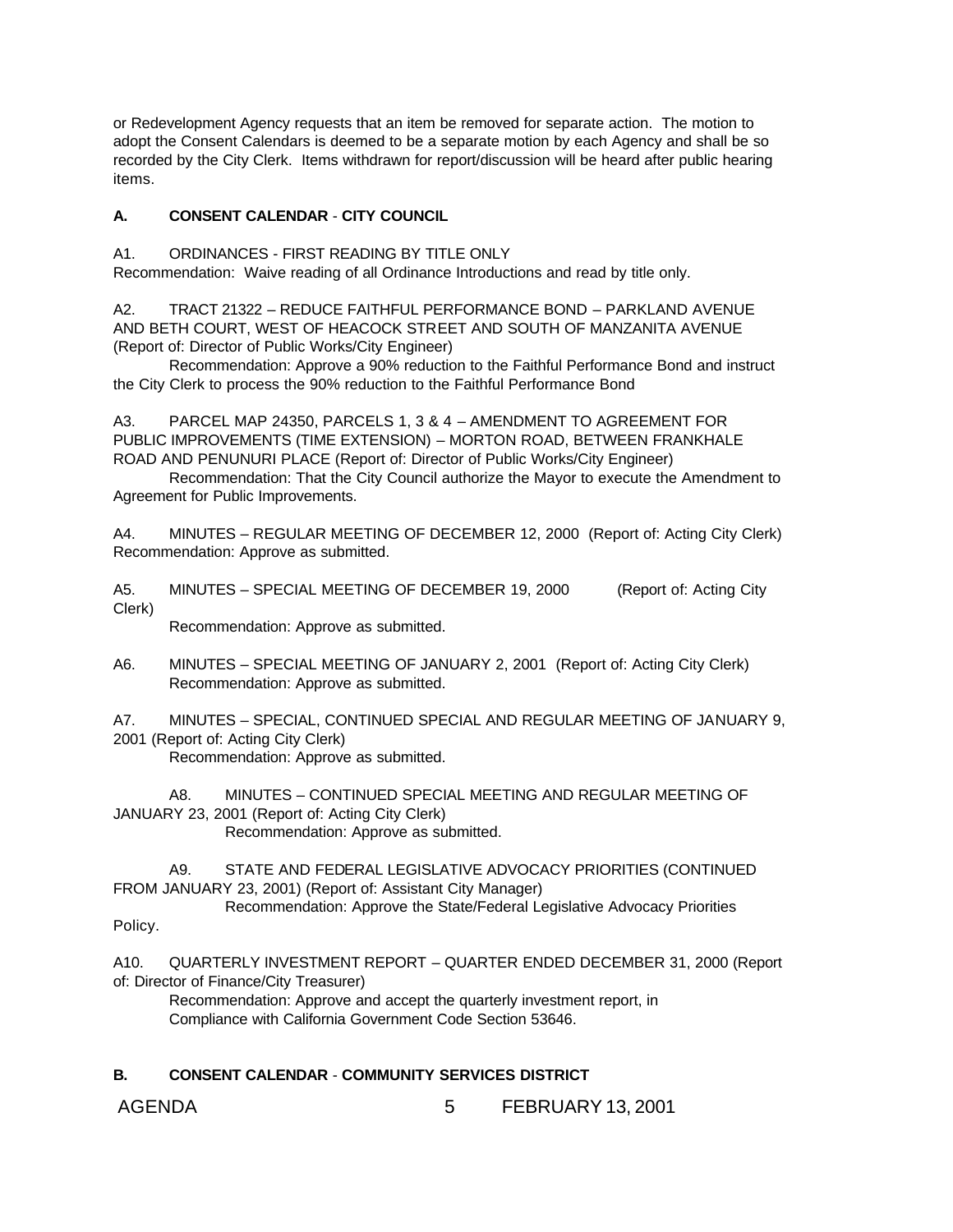#### B1. ORDINANCES - FIRST READING BY TITLE ONLY

Recommendation: Waive reading of all Ordinance Introductions and read by title only.

B2. MINUTES – REGULAR MEETING OF DECEMBER 12, 2000 (Report of: Acting City Clerk) Recommendation: Approve as submitted.

- B3. MINUTES REGULAR MEETING OF JANUARY 9, 2001 (Report of: Acting City Clerk) Recommendation: Approve as submitted.
- B4. MINUTES REGULAR MEETING OF JANUARY 23, 2001 (Report of: Acting City Clerk) Recommendation: Approve as submitted.

B5. NOTICE OF AWARD CONSTRUCTION CONTRACT PROJECT NO. SL 00/01 CITYWIDE STREETLIGHT INSTALLATION – VARIOUS LOCATIONS

(Report of: Director of Public Works/City Engineer)

Recommendation: Award the construction contract for Project No. SL 00/01 to DBX, Inc., Temecula, CA, the lowest responsible bidder; authorize the Mayor to execute a contract with DBX, Inc., and authorize the issuance of a purchase order to DBX, Inc. in the amount of \$172, 019.10 (the amount of bid plus contingency), when the contract has been signed by all parties (Account No. 172.87220.7200).

B6. REQUEST TO ADVERTISE A NOTICE REQUESTING PROPOSALS – MORENO VALLEY COMMUNITY SERVICES DISTRICT PROJECT NO. E-1/01 – MAINTENANCE OF PARKWAY AND MEDIAN LANDSCAPING AND IRRIGATION – TOWNGATE CENTER (Report of: Director of Public Works/City Engineer)

Recommendation: Adopt the area maps and maintenance specifications, which are on file in the office of the Director of Public Works; acknowledge the previous Environmental Determinations relating to the existing landscape areas as approved per Specific Plan 200 EIR Certification, and authorize the City Clerk to advertise a Notice Requesting Proposals for Project E-1/01.

B7. REQUEST TO ADVERTISE A NOTICE REQUESTING PROPOSALS - MORENO VALLEY COMMUNITY SERVICES DISTRICT PROJECT NO. E-2/01 - MAINTENANCE OF

PARKWAY OPEN SPACE LANDSCAPING AND IRRIGATION - HIDDEN SPRINGS (Report of: Director of Public Works/City Engineer)

Recommendation: Adopt the area maps and maintenance specifications, which are on file in the office of the Director of Public Works; acknowledge the previous Environmental Determinations relating to the existing landscape areas as approved per Specific Plan 195 EIR Certification, and authorize the City Clerk to advertise a Notice Requesting Proposals for Project E-2/01.

## **C. CONSENT CALENDAR** - **COMMUNITY REDEVELOPMENT AGENCY**

## C1. ORDINANCES - FIRST READING BY TITLE ONLY

Recommendation: Waive reading of all Ordinance Introductions and read by title only.

C2. MINUTES – REGULAR MEETING OF DECEMBER 12, 2000 (Report of: Acting City Clerk) Recommendation: Approve as submitted.

AGENDA 6 FEBRUARY 13, 2001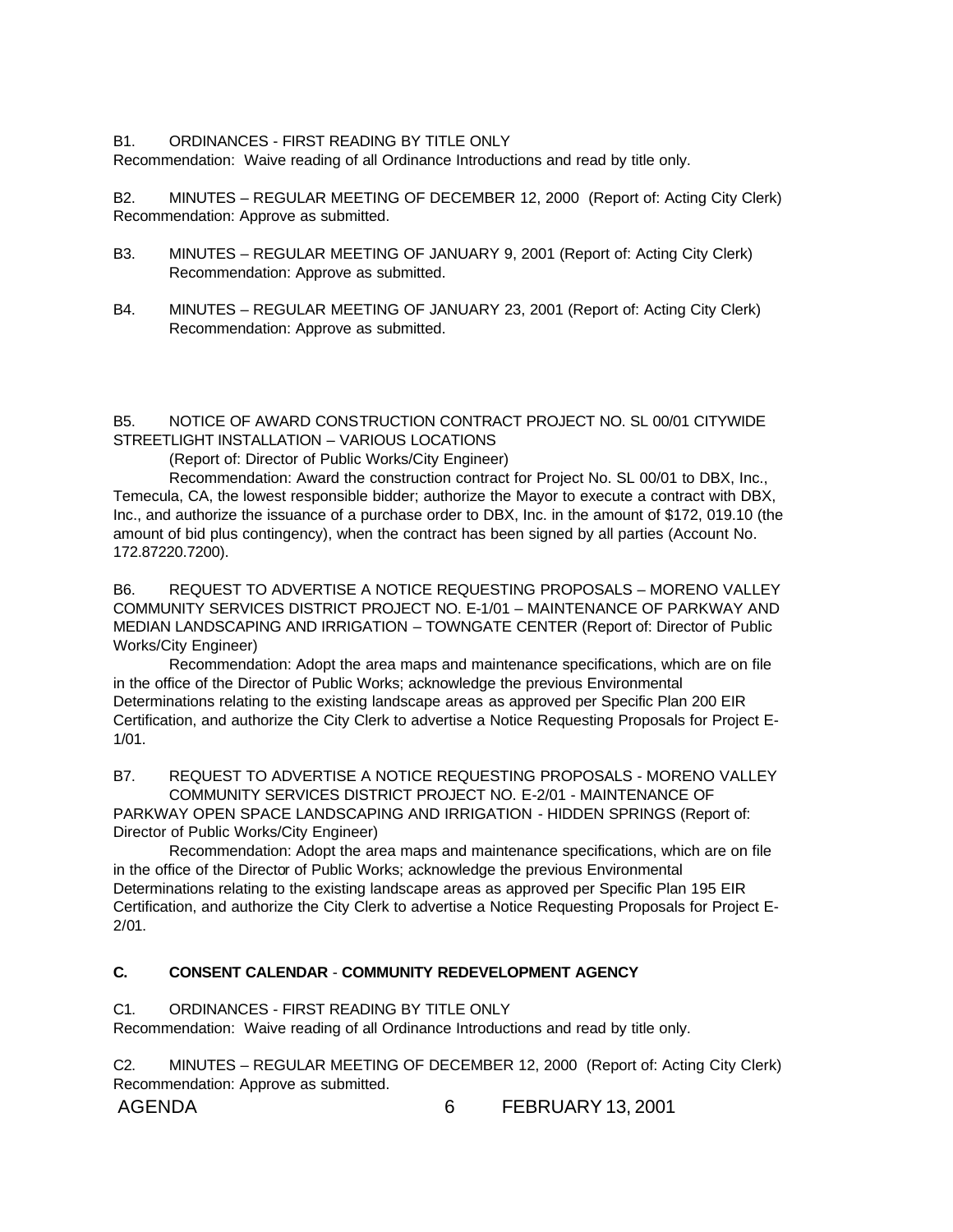- C3. MINUTES REGULAR MEETING OF JANUARY 9, 2001 (Report of: Acting City Clerk) Recommendation: Approve as submitted.
- C4. MINUTES REGULAR MEETING OF JANUARY 23, 2001 (Report of: Acting City Clerk) Recommendation: Approve as submitted.

## **D. REPORT OF ACTION FROM CLOSED SESSION BY CITY ATTORNEY, IF ANY**

#### **E. PUBLIC HEARINGS**

Questions or comments from the public on a Public Hearing matter must be limited to five minutes per individual and must pertain to the subject under consideration.

E1. RESOLUTION NO. 2001-04, AND RESOLUTION NO. 2001-05, DETERMINING THAT A MATERIAL BREACH OF LICENSE HAS OCCURRED AND DIRECTING TCI CABLEVISION OF CALIFORNIA, INC., ("TCI") AND AMERICAN CABLE TV INVESTORS 5, LTD ("ACT-V") TO RESCIND OR CAUSE THE RESCISSION OF CERTAIN TRANSACTIONS THAT HAVE RESULTED IN THE TRANSFER OF TCI'S AND ACT-V'S LICENSES (Report of: Assistant City Manager) Staff recommends that the City Council:

1. Approve Resolution No. 2001-04, determining that a material breach of license has occurred and directing American Cable TV Investors 5, LTD ("ACT-V") to rescind or cause the rescission of certain transactions that have resulted in the transfer of ACT-V's license and all rights and incidents of ownership associated therewith to Century- TCI of California, L.P ("Century-TCI") an entity controlled by Adelphia Communications Corporation ("Adelphia") and setting forth the grounds and reasons therefor.

Resolution No. 2001-04

A Resolution of the City Council of the City of Moreno Valley, California, Determining that a Material Breach of License has Occurred and Directing TCI Cablevision of California, Inc. ("TCI") to Rescind or Cause the Rescission of Certain Transactions that have Resulted in the Transfer of TCI's License and all Rights and Incidents of Ownership Associated Therewith, to Century/TCI of California, L.P. ("Century/TCI") an Entity Controlled by Adelphia Communications Corporation ("Adelphia") and Setting Forth the Grounds and Reasons Therefor

2. Approve Resolution No. 2001-05, determining that a material breach of license has occurred and directing TCI Cablevision of California, Inc., ("TCI") to rescind or cause the rescission of certain transactions that have resulted in the transfer of TCI's license and all rights and incidents of ownership associated therewith, to Century/TCI of California, L.P. ("Century/TCI") an entity controlled by Adelphia Communications Corporation ("Adelphia") and setting forth the grounds and reasons therefor.

Resolution No. 2001-05

A Resolution of the City Council of the City of Moreno Valley,

AGENDA 7 FEBRUARY 13, 2001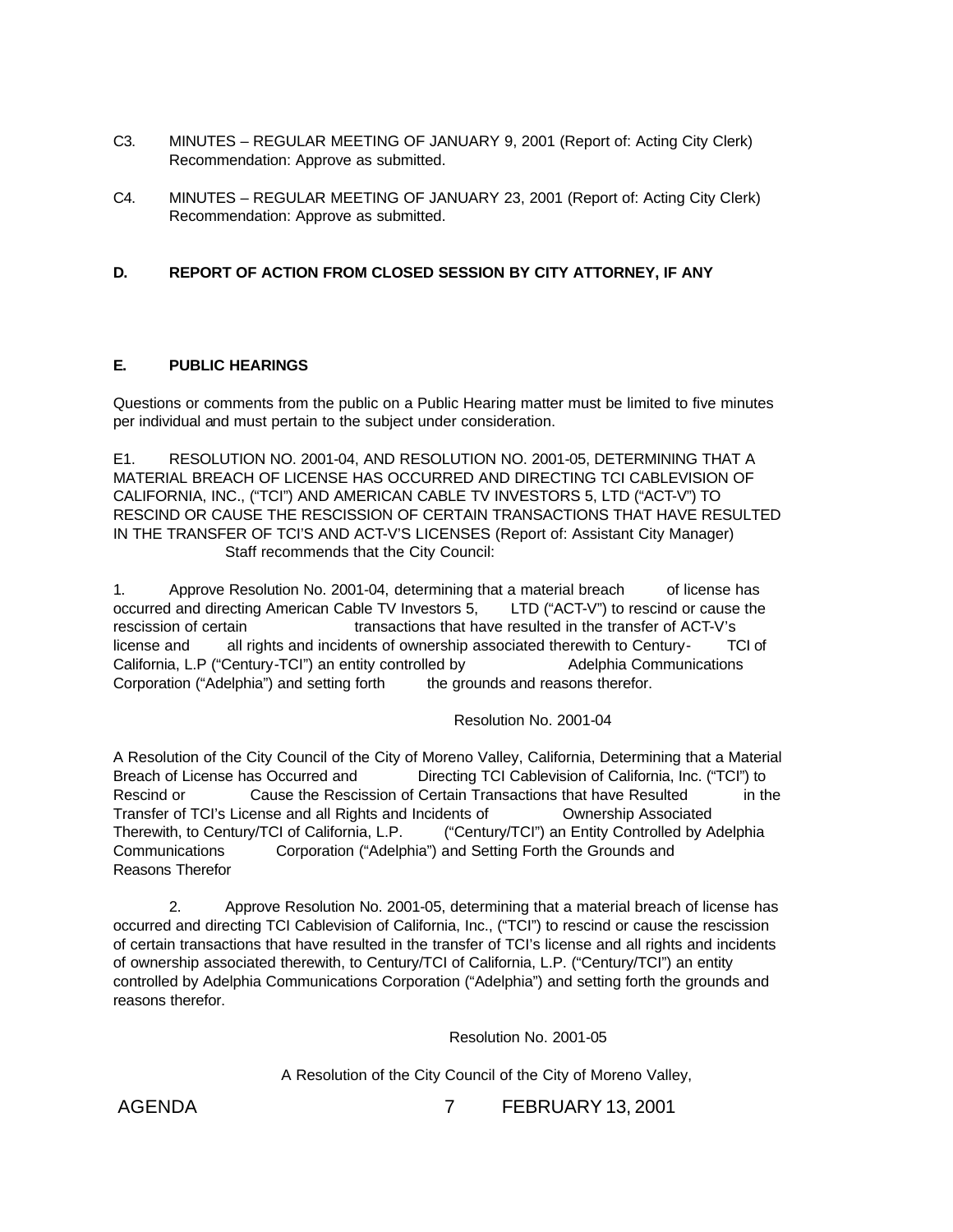Determining that a Material Breach of License has Occurred and Directing TCI Cablevision of California, Inc. ("TCI") to Rescind or Cause the Rescission of Certain Transactions that have Resulted in the Transfer of TCI's License and all Rights and Incidents of Ownership Associated Therewith, to Century/TCI of California, L.P. ("Century/TCI") an Entity Controlled by Adelphia Communications Corporation ("Adelphia") and Setting Forth the Grounds and Reasons Therefor

## **ITEMS REMOVED FROM CONSENT CALENDARS FOR DISCUSSION OR SEPARATE ACTION**

## **F. REPORTS**

F1. LEGISLATIVE UPDATE (Report of: Assistant City Manager) Recommendation: That the City Council receive and file the Legislative Status Report.

F2. APPOINTMENTS TO THE PLANNING COMMISSION (Report of: Assistant City Clerk) Recommendation: That the City Council:

1. Review the ballot (to be provided by the City Clerk) for the appointments to the Planning Commission and mark your choices where appropriate;

2. Appoint four (4) members for a term expiring January 1, 2005;

3. If the appointment(s) are not made, authorize the City Clerk to re-notice the position(s) as vacant.

## **G. LEGISLATIVE ACTIONS**

ORDINANCES - 1ST READING & INTRODUCTION - NONE

ORDINANCES - 2ND READING & ADOPTION - NONE

ORDINANCES - URGENCY ORDINANCES

G1. ORDINANCE ESTABLISHING MINIMUM NOTIFICATION REQUIREMENTS TO SUBSCRIBERS PRIOR TO THE TERMINATION OF CABLE TELEVISION SERVICE, THE TERMINATION OR ABANDONMENT OF A CABLE SYSTEM, AND/OR THE CANCELLATION OR ABANDONMENT OF SUBSCRIBER CONTRACT RELATING TO THE PROVISION OF CABLE SERVICES FOR A SUBSTANTIAL PORTION OF TOTAL SUBSCRIBERS, AND PROVIDING REMEDIES AND ENFORCEMENT MECHANISMS IN RELATION THERETO AND DECLARING THIS ORDINANCE TO BE AN URGENCY MEASURE (Report of: Assistant City Manager) Recommendation: That the City Council introduce Ordinance No.

584 of the City of Moreno Valley, California, establishing minimum notification requirements to subscribers prior to the termination of cable television service, the termination or abandonment of a cable system and/or the cancellation or abandonment of subscriber contract relating to the provision of cable services for a substantial portion of total subscribers and providing remedies and enforcement mechanisms in relation thereto and declaring this Ordinance to be an urgency

AGENDA 8 FEBRUARY 13, 2001